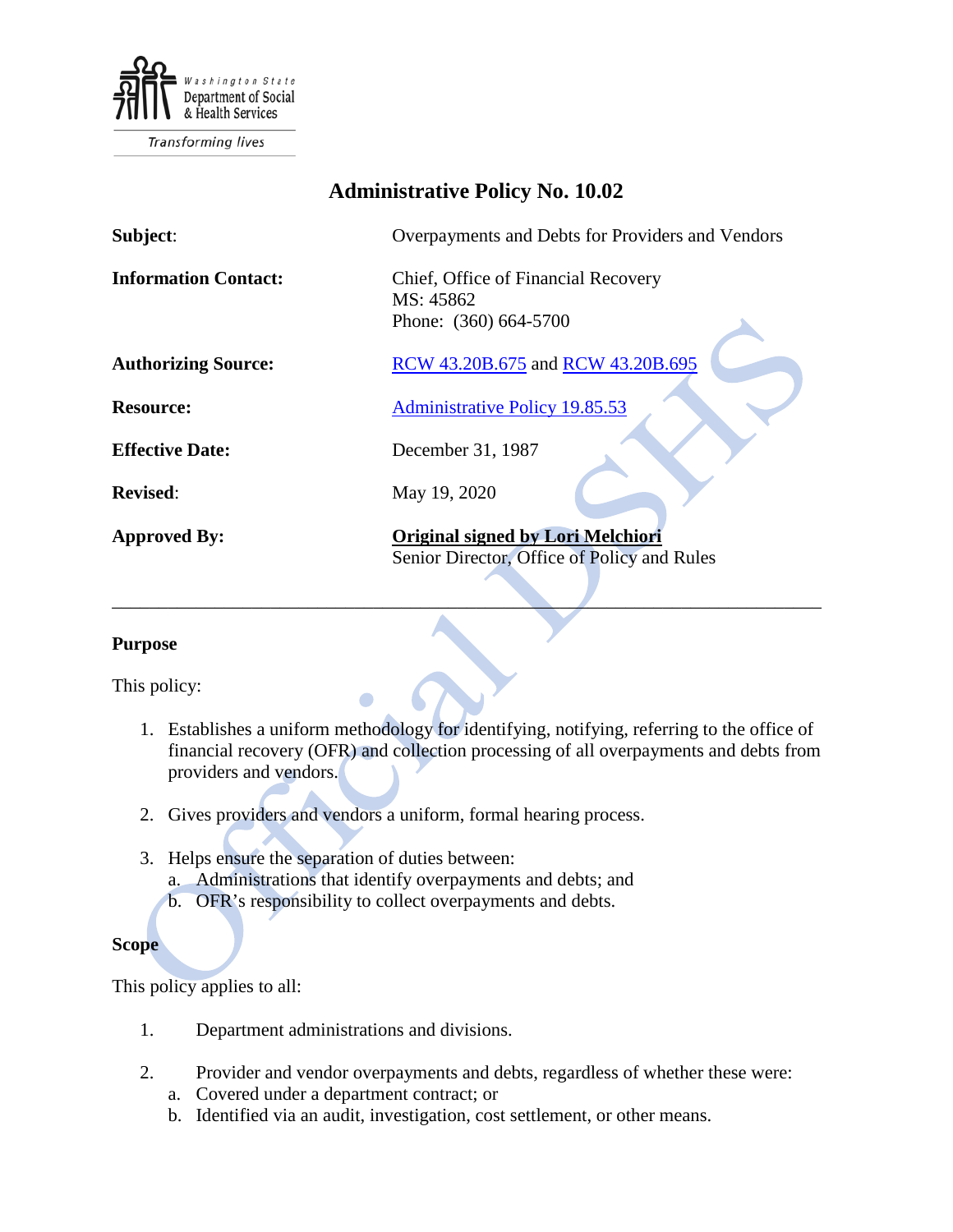Administrative Policy No. 10.02 May 19, 2020 Page 2

This policy does not cover interagency agreement disputes in [Chapter 39.34 RCW.](http://apps.leg.wa.gov/RCW/default.aspx?cite=39.34)

This policy exempts:

- Managed care organizations reimbursements related to the billing and receipt of inpatient claims and hospital reimbursement.
- Language access providers, pursuant to the collective bargaining agreement between the state of Washington and Washington Federation of State Employees, AFSCME council 28, for language access providers.

## **Definitions**

**Court-ordered restitution**: A debt to the department as determined by a court of law.

Fine: A financial penalty that is assessed by the department or the federal government, and is to be collected by the department. As used in this policy "fines" may also include various "fees."

**Overpayments and debts**: Any department payment or benefit to a vendor or provider in excess of the amount the provider or vendor was entitled to by law, rule, or contract.

**Partner Agencies**: Organizations such as former department entities the Department of Children, Youth, and Families and the Health Care Authority who sign agreements to allow OFR to collect certain overpayments or debts.

**Provider or vendor**: An individual, business, or other entity that obtained, delivered, or otherwise managed a service or product.

**Recoupment:** Money that is withheld from payments to a vendor or provider in the amount of an established overpayment, or debt, plus any interest. Recoupment is also referred to as an "offset."

### **Policy**

- A. Court-ordered restitution and fines are treated as any other overpayment or debt.
- B. Each department administration and partner agency must have written procedures regarding the identification and resolution of questionable bills from, or payments to, providers and vendors. These procedures must indicate that overpayments have to be referred to OFR.
- C. OFR may assist in the establishment of the procedures required in "B" (above).
- D. Each department administration must follow the [Administrative Policy 19.85.53](http://one.dshs.wa.lcl/Policies/Administrative/DSHS-AP-19-85-53.pdf)